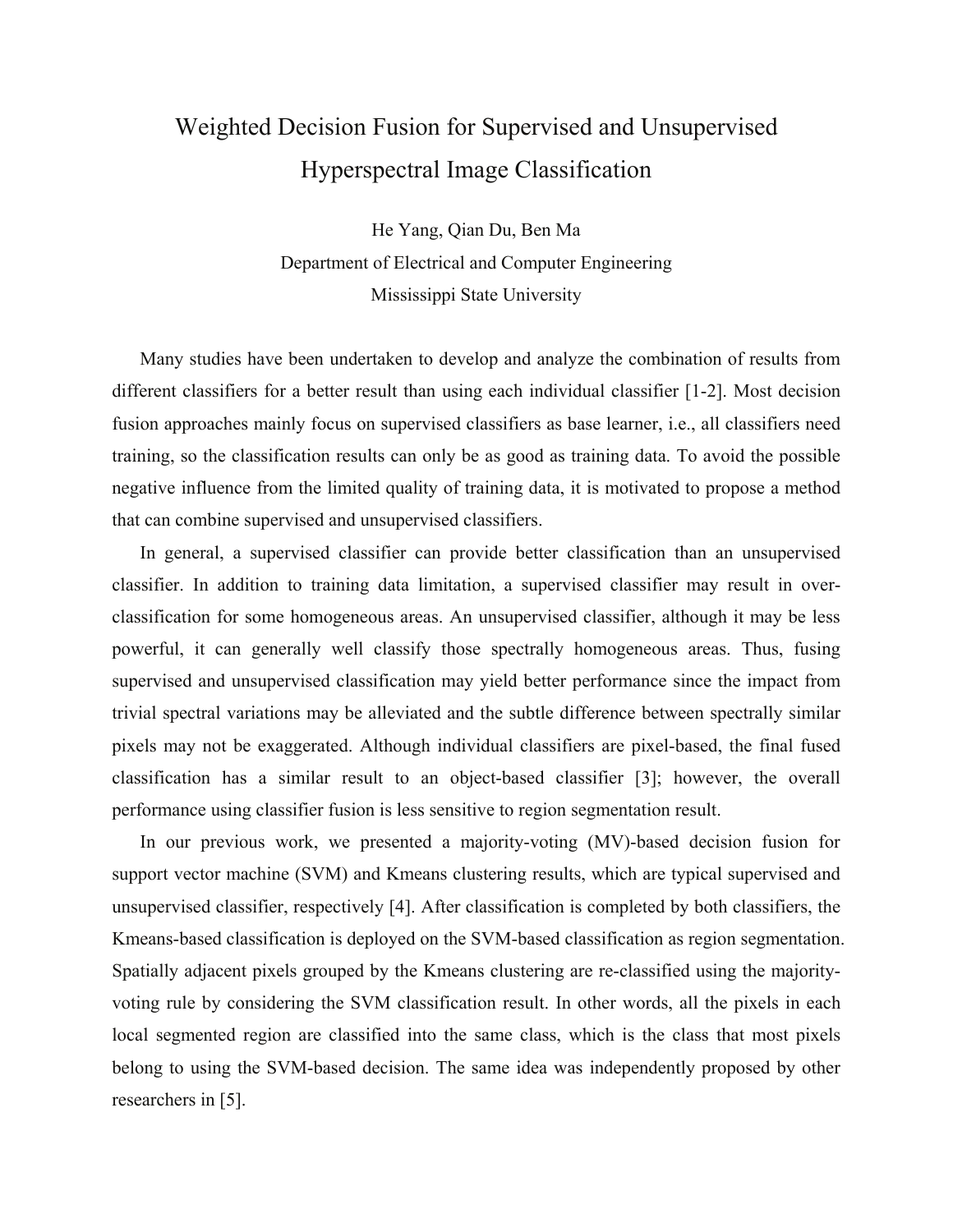In this paper, we will investigate several different unsupervised classification methods and present the performance difference. In particular, we propose a new decision rule, which is Mahalanobis distance-based weighted majority voting (WMV). Its basic idea is that pixels in the same segment should play different roles on the final decision; a pixel with smaller distance to the cluster centriod is more important and should be assigned a high weight, while a pixel more different from the centriod has a low weight. The assigned weight is the inverse of the Mahalanobis distance between the pixel to the centroid. The concept is illustrated in Fig. 1. In Case I, there are two Class I pixels and two Class II pixels in the same cluster; in MV rule, this will come to a draw, and the output can be either Class I or Class II. However, if using the WMV, the total weight for Class I is  $\frac{1}{1} + \frac{1}{2} = \frac{3}{2}$  $1 \t2 \t2$  $+\frac{1}{2} = \frac{3}{2}$ , the total weight for Class II is  $\frac{1}{2} + \frac{1}{2} = \frac{2}{3}$ 333  $+\frac{1}{2} = \frac{2}{3}$ , and  $\frac{3}{2} > \frac{2}{3}$ 2 3  $>\frac{2}{3}$ ; so the final output of WMV is Class I, which is reasonable. In Case II, there are two Class II pixels and one Class I pixels. The MV rule will give Class II as output, while the WMV rule will get  $1 > \frac{2}{3}$ 3  $> \frac{2}{3}$ , resulting in Class I as the final output.



**Figure 1:** Majority Voting Rule versus Weighted Voting Rule.

The hyperspectral data used in the experiments was taken by the airborne Hyperspectral Digital Imagery Collection Experiment (HYDICE) sensor. It was collected for the Mall in Washington, DC with 210 bands covering 0.4-2.4 µm spectral region with approximately 2.8m spatial resolution. The water-absorption bands were deleted, resulting in 191 bands. The original image was cropped into a subimage with  $266 \times 304$  pixels as shown in Fig. 2 in pseducolor. It includes seven classes: {road, grass, water, shadow, trail, tree, roof}. The test set has 418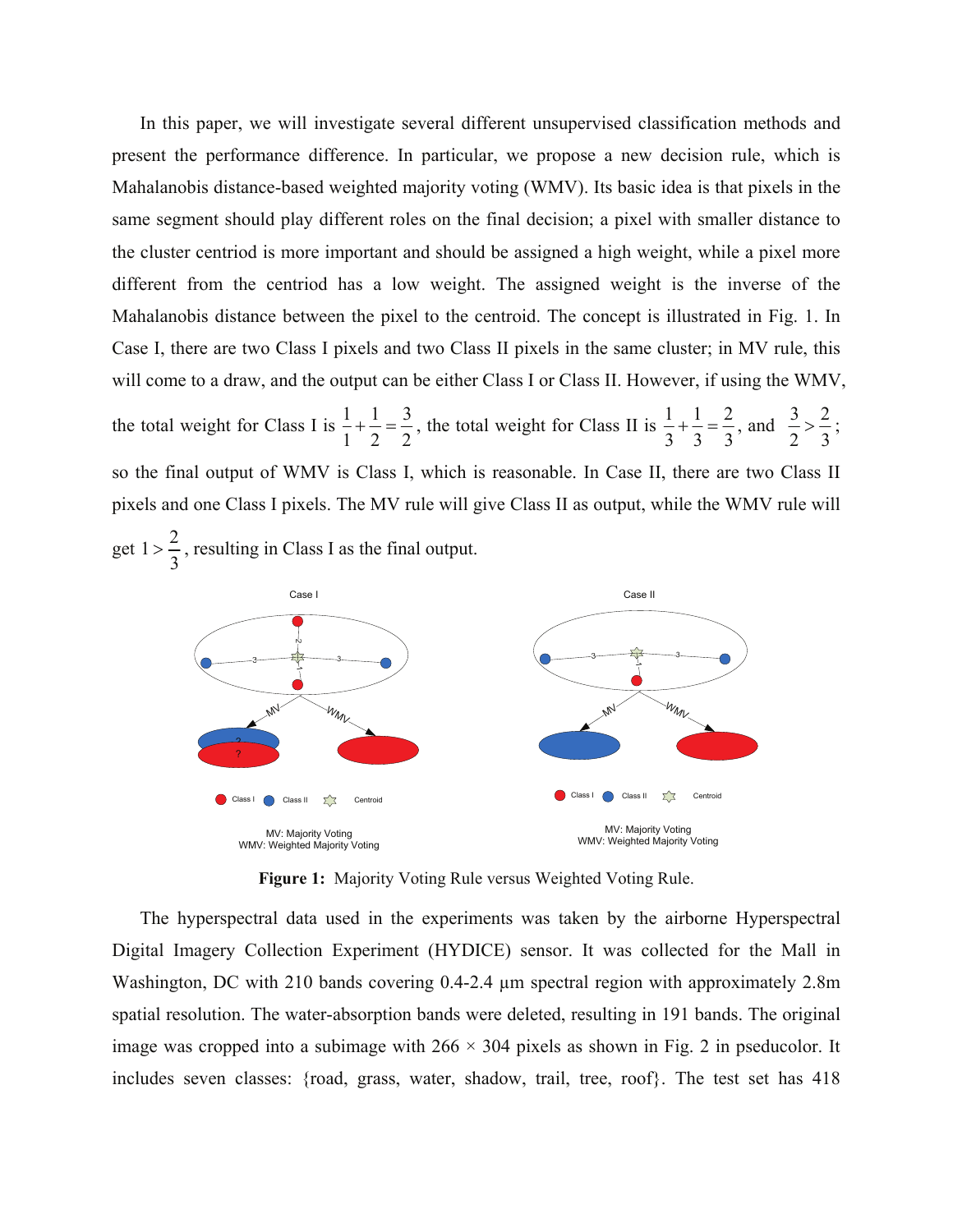samples and the training set 5516 samples. Fig. 3(a) shows the classification result using SVM. Compared with Fig. 2, we can see that there are some misclassifications among roof, trail, and road pixels as well as among shadow, road, and water pixels. Fig. 3(b) is the Kmeans classification map, containing obvious misclassifications between roof and trail and between shadow and water pixels. However, the Kmeans output consists of larger homogeneous areas. Fig. 3(c) is the MV-based fused decision, where the improvement in roof regions was significant. However, the trail area around the water pond was misclassified. This area was corrected in Fig. 3(d) using WMV. In addition, the pixels in blue, which were shade pixels being misclassified into water in Fig. 3(c), were also corrected in Fig. 3(d). Table I lists the classification results from eight unsupervised methods in fusion with SVM, where Kmeans (L1), fuzzy Kmeans, and ISODATA are among the best three methods. Using WMV, the classification performance was improved in most cases compared to MV.



**Figure 2:** A subimage used in the experiment.



**Figure 3:** Classification results using SVM+Kmeans (with similarity metric L1).

In conclusion, we propose a weighted decision fusion approach for supervised and unsupervised classifiers. The final output can take advantage of the power of the SVM-based classification in class separation and the capability of a unsupervised classifier in reducing the impact from intraclass variations in spectrally homogeneous regions. This approach improves the